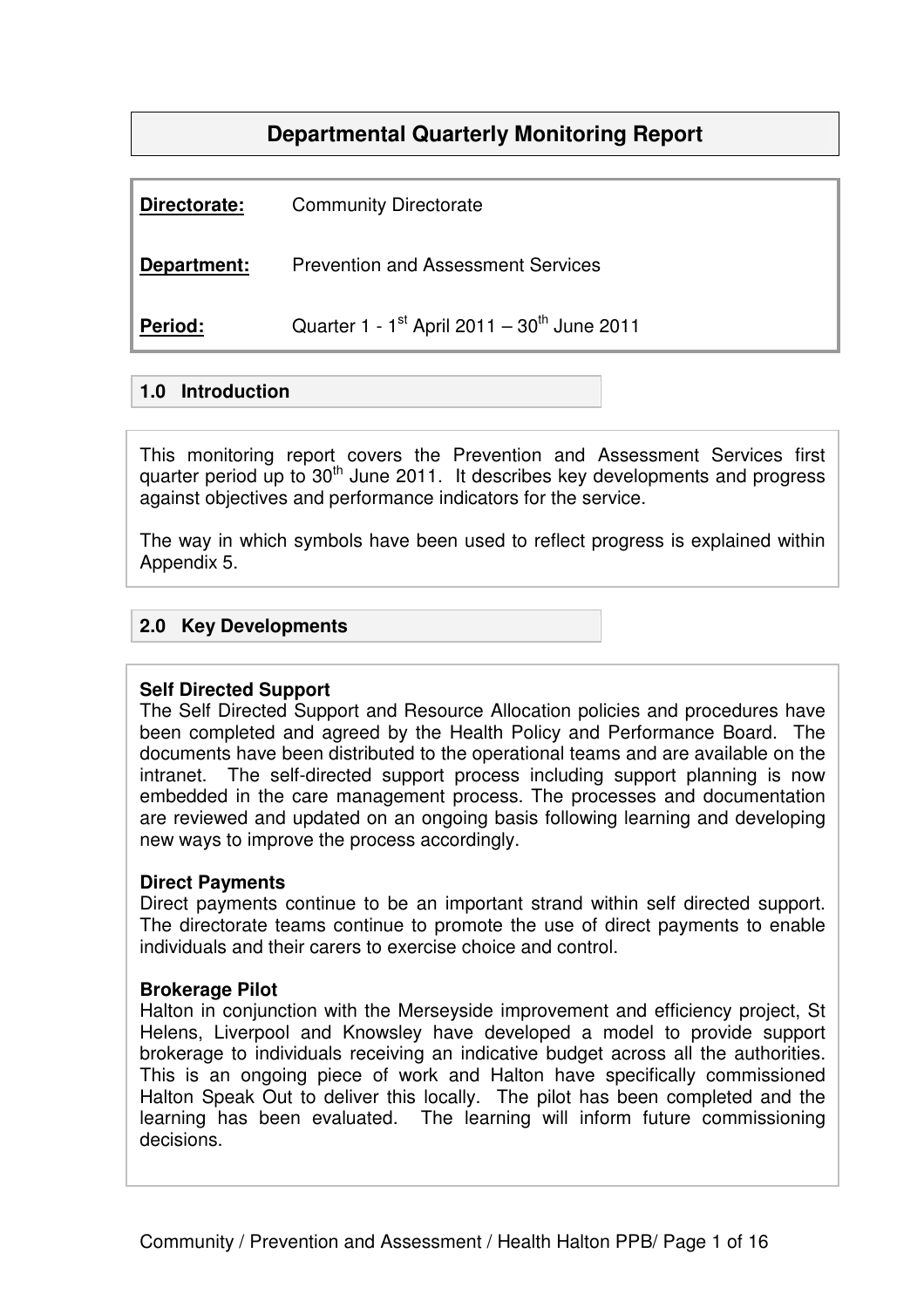## **Social Care in Practice 'SCIP'**

The Social Care in Practice project was commissioned by the Runcorn Practice Based Commissioning Consortium in February 2008 and has run as a pilot to February 2011. The project has established formal links between Primary Care and Social Services within Runcorn, to reduce the barriers for health professionals referring people for social care issues, to provide more holistic assessments and enable more joint working. The Practice Based Commissioning Consortium has agreed to this project being extended for a further two years with an additional third year, subject to review. The Contract arrangements are being finalised. The Social Care staff that are now in place and some in recruitment stage. They will be colocated with District nurses and Community Matrons within general practices, and work closely with them to deliver services and support to the older practice population.

### **Integrated Hospital Discharge Teams Warrington and Whiston Hospitals**

The Integrated Discharge Teams at Warrington Hospital and Whiston Hospital became operational during this period. Both teams involve joint work and agreements across 4 Borough Councils, 3 Primary Care Trusts, 2 Acute Hospitals and 1 Community Health Healthcare provider. The work of the teams is monitored through local performance indicators and the regional work undertaken by ADASS and AQuA.

### **Six Lives**

Work is ongoing to ensure progress is maintained in responding to the Ombudsman's Report Six Lives. Work required primarily relates to healthcare services access/reasonable adjustments and Mental Capacity Act and has begun to be progressed through the multi-agency Healthcare for All sub group of the Partnership Board. They oversee an action plan which is reviewed regularly, their representative Commissioner in Health, has written to the NHS trust re Six Lives progress report, which makes specific reference to the DDA and how the trusts intend to take forward the report. Paper copies of Health Passports have been received and the electronic versions are now available. Training sessions are being carried out at Whiston Hospital within the mandatory safeguarding training. Further in-depth training for staff is being explored with local community learning disability nurses. Whiston has signed up to the 'Getting it right' charter and progress is monitored via the Whiston Pathway group.

### **Hearing Impairment Service**

This service is now operational following consultation on the development of hearing impairment services a joint Children's and Adults specification has been agreed. A tendering process was undertaken for the provision of hearing impairment services and the contract was awarded to Deafness Resource Centre who will start working with Children's and Adult services from 1<sup>st</sup> April 2011. The Joint Commissioning Manager for Disabled Adults has also been invited to sit on the PCT Audiology Procurement Group. The staff have been recruited. They have been successful in securing carers grant funding to establish self-help groups locally.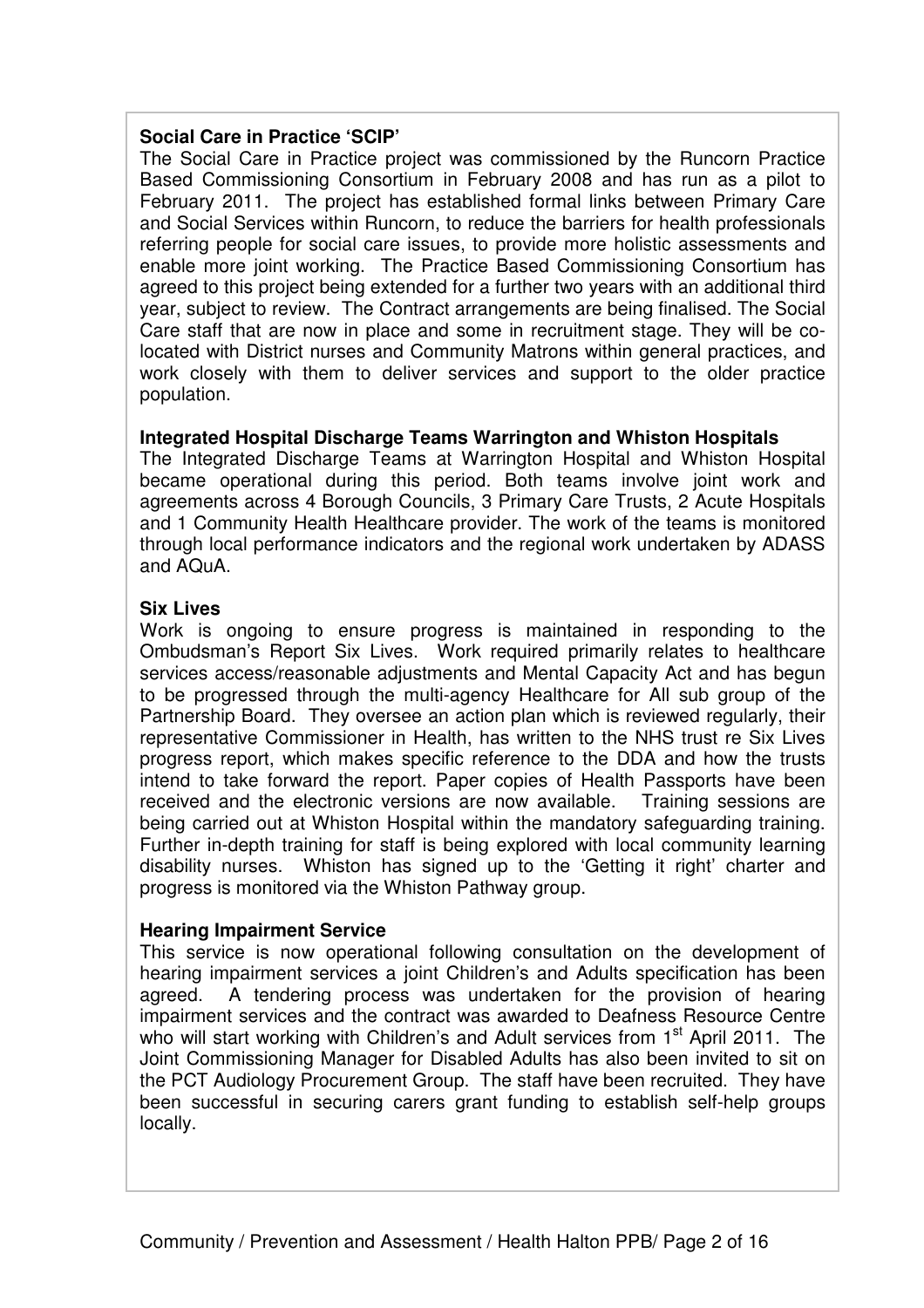#### **Sensory Services**

### i) PCT led Audiology Procurement Group

Now meeting regularly to relocate some hospital based services into the community. Halton residential care providers appear to be supportive of their staff being trained in re-tubing hearing aids to avoid the need for them to be sent away.

#### ii) PCT led Low Vision Project

Pathways are fragmented and need to be redesigned in line with the UK Vision Strategy. Clarification of roles and responsibilities of community based support will fill gaps in services whilst avoiding overlap. This may impact on the Visual Rehab Officers in Physical and Sensory Disabilities who along with Commissioning are part of the group undertaking the review.

#### **Modernisation of Oakmeadow**

The Business Plan for Oakmeadow has been completed and agreed at Executive Board. Working groups have been established to implement the business plan. There have been changes to the bed base at Oakmeadow to support the development of intermediate short term care. There is a refurbishment plan which will support the development of Oakmeadow as a hub for a range of community based services and a venue for local groups to use which will also include a community café.

#### **Reablement and End of Life Care**

Reablement and Section 256 funding has been agreed with the PCT and signed off at Executive Board.

The contract for the End of Life Service, which is commissioned by the PCT, has been agreed for three years with an increase in the number of hours care commissioned. A social Worker Palliative Care has been recruited to a two year post to work as part of a multi- disciplinary team within Halton Haven Hospice.

#### **Resource Directory**

The first phase of three - the My Life portal is now live on the internet. Workshops were held to inform staff and leaflets were designed for distribution. Quick search links have been approved by Adults and Community senior management which will further improve the service.

#### **3.0 Emerging Issues**

#### **Integrated Assessment Team**

There is a strategic approach and continued modelling to look at the development of a generic duty team to be based with and work alongside, the re-ablement team. They would provide better sign posting, initial assessment and safeguarding, linked closely to the development of Carefirst 6. This now begins to look holistically at the pathways into complex needs services. The detail relating to the modelling of this service is in progress.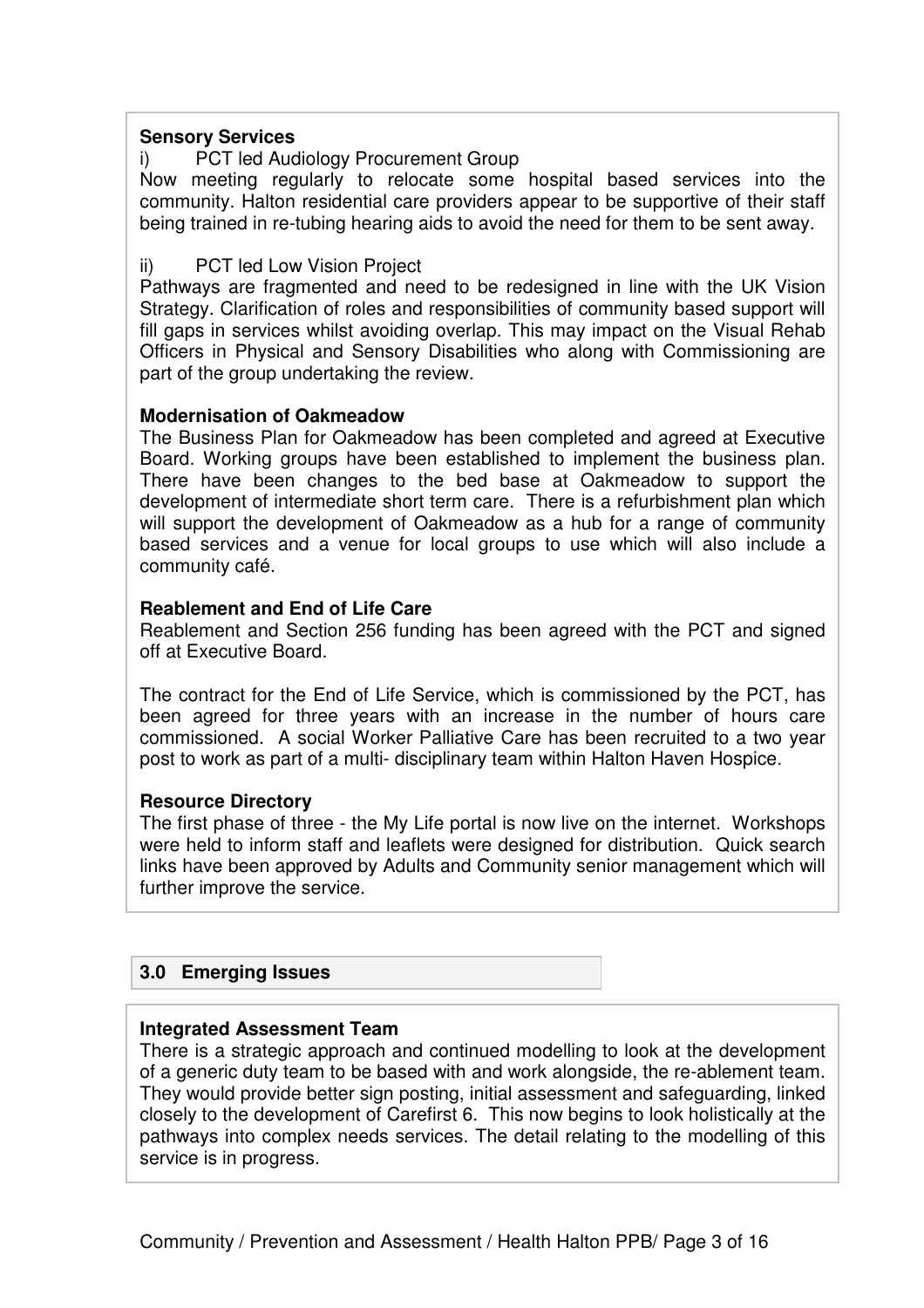## **Integrated Adult Learning Disability Team**

The Integrated Adult Learning Disability Teams, Health Team, are working within the GP's surgeries to ensure that the Learning Disability register held by the surgery are up to date and people on the register are invited to attend for their health check, in line with the Directed Enhanced Service (DES). Health promotion workshops for groups of men and women have been carried out within day services. An event was carried out with Halton Adult Learning Disability Support, (HALDS), a local family and carers support group. The anticipatory Care Calendar via Merseyside and Cheshire Cancer network is being progressed through the supported housing network in Halton. This development will be rolled out further.

### **ALD Partnership Board 2010/11 Annual Report**

A template has now been received which is simplified from last year. The deadline for submission is late July 2011. The template has been completed and circulated to members of the Partnership Board and an accessible version prepared for the Peoples Cabinet, comprised of Self Advocates, people with learning disabilities and will be submitted to Partnership Board in July.

### **Integration of Health and Social Care Services**

Work has commenced with health commissioners and providers to transform community services. The aim of the work is to develop community multi-disciplinary teams that will draw on a range of services and professional staff to meet the needs of individuals. This will be developed over the next 2 years.

#### **Integration of Sensory Services**

Following on from a consultation in 2010/11, a range of services are developing a model of integration to improve the accessibility and diversity of provision for people with sensory impairments.

### **4.0 Service Objectives / milestones**

### **4.1 Progress against 'key' objectives / milestones**

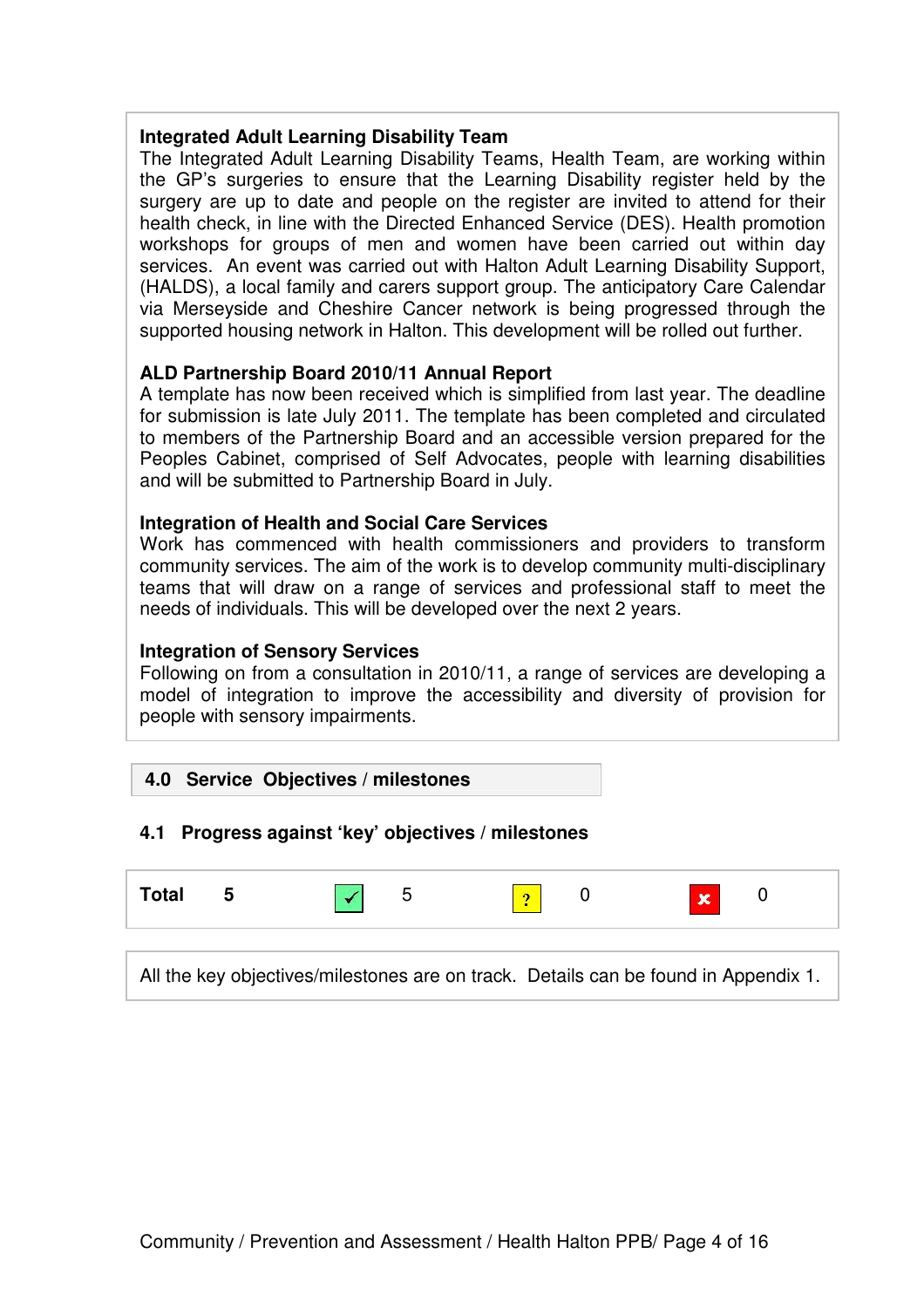# **4.2 Progress against 'other' objectives / milestones**

| Total 9 | $\sqrt{9}$ | $\sqrt{2}$ 0 | $\mathbf{x}$ | $\bigcap$ |
|---------|------------|--------------|--------------|-----------|
|         |            |              |              |           |

All other objectives/milestones for the Department are on track to be achieved and are therefore not being reported by exception at this time.

### **5.0 Performance indicators**

### **5.1 Progress Against 'key' performance indicators**



Of the six reportable 'key' indicators five are on or above target.

One indicator is currently uncertain to reach its target (PA28 – Repeat incidents of Domestic Violence) as performance depicts an increase on the same period in the previous year.

Further details can be found in Appendix 2.

### **5.2 Progress Against 'other' performance indicators**

| - 1 -<br>ια.<br>$ -$<br><u>- –</u> |  |
|------------------------------------|--|
|------------------------------------|--|

Twelve 'other' indicators are on or above target therefore are not being reported by exception at this time. One 'other' indicator is uncertain at this stage whether it will reach its target (PA 22 - Percentage of adults assessed in year where ethnicity is not stated) as the level of unknown ethnicity is high in Quarter 1. However, the Performance & Improvement Team are reporting monthly exceptions to operational teams in order to address this. Further information is available within Appendix 3.

Information for 28 'other' indicators is awaited from partner agencies. With the change from the National Indicator Set, to the new Adult Social Care Outcomes Framework (ASCOF), some indicators are survey indicators which are reported annually; therefore information will not be available until year end. However, it is anticipated that some of the new indicators will be available for reporting in Quarter 2.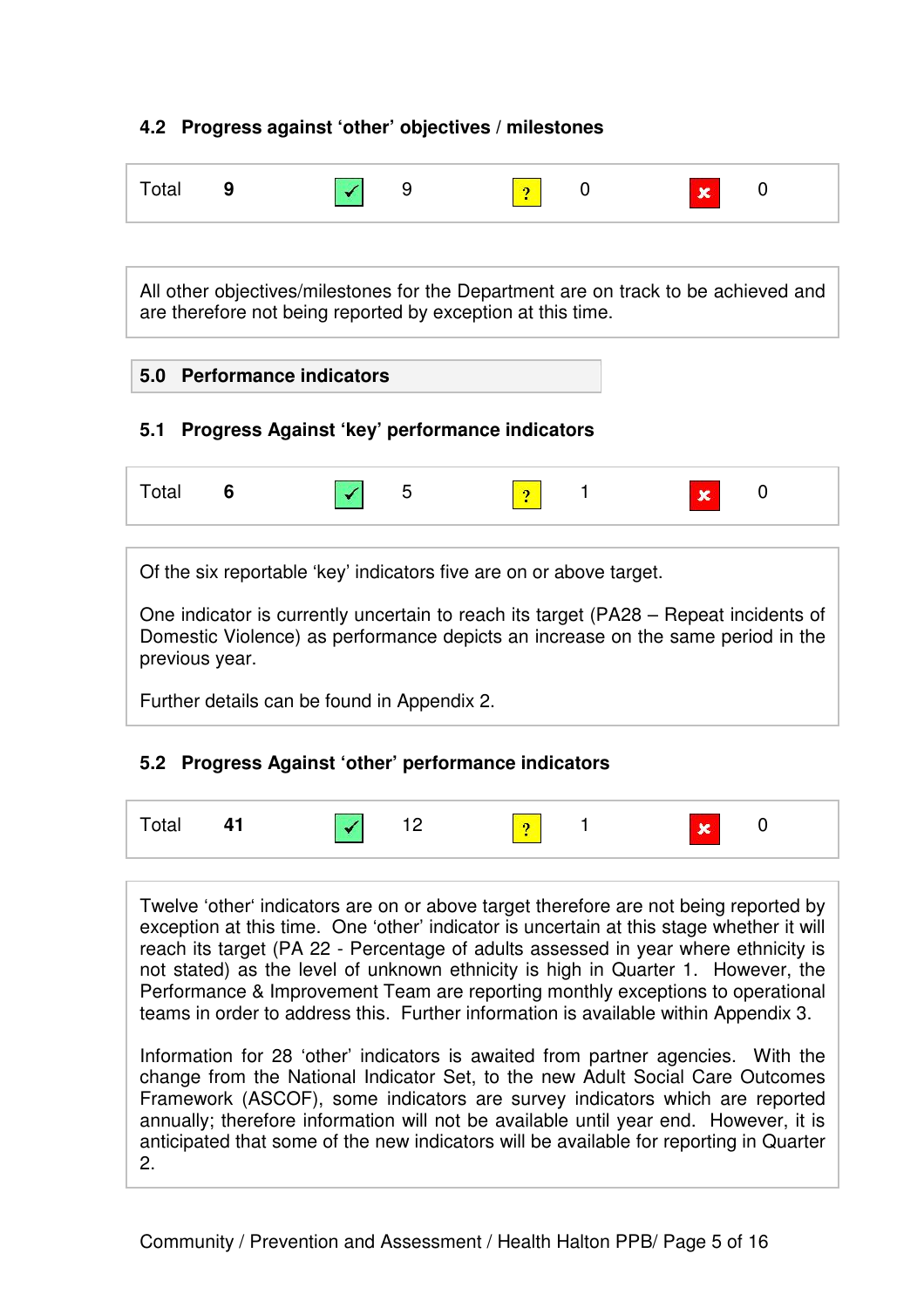## **6.0 Risk Control Measures**

During the Development of the 2011-12 Service activity, the service was required to undertake a risk assessment of all Key Service objectives.

Where a Key service objective has been assessed and found to have an associated 'High' risk, progress against the application of this risk treatment measures will be reported in quarters 2 and 4.

### **7.0 Progress against high priority equality actions**

The Department is currently seeking to review equality actions across the Directorate to determine whether there are any which are 'high priority'. Where a Key service objective has been assessed and found to have an associated 'High' priority, progress will be reported in quarters 2 and 4.

### **8.0 Data quality statement**

The author provides assurance that the information contained within this report is accurate and valid and that every effort has been made to avoid the omission of data. Where data has been estimated, sourced externally, or where there are any concerns regarding the limitations of its use this has been clearly annotated.

### **9.0 Appendices**

Appendix 1 Progress against 'key' objectives / milestones Appendix 2 Progress against 'key' performance indicators Appendix 3 Progress against 'other' performance indicators Appendix 4 Financial Statement Appendix 5 Explanation of use of symbols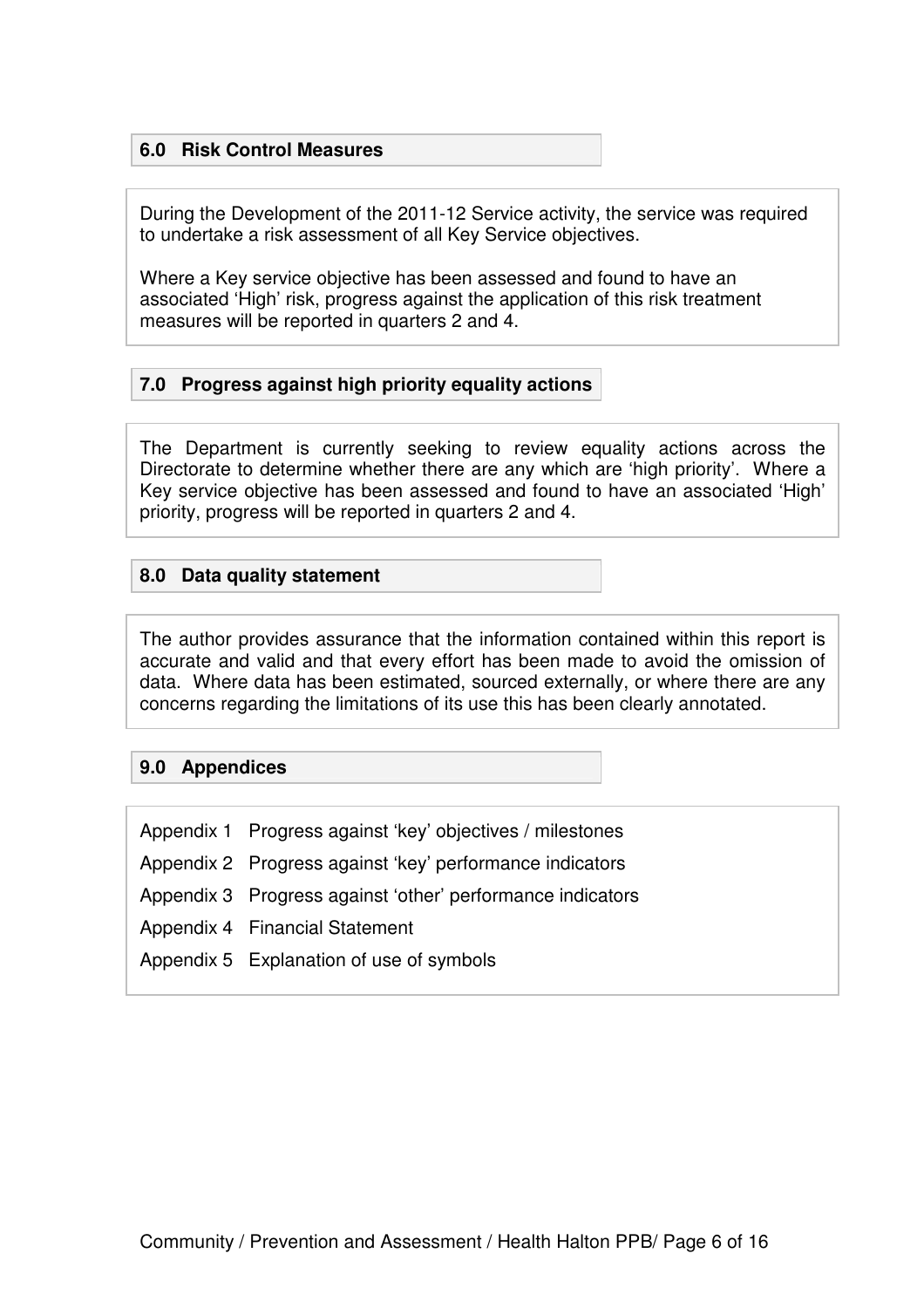| <b>Ref</b>     | <b>Objective</b>                                                                                                                                                                                                                |
|----------------|---------------------------------------------------------------------------------------------------------------------------------------------------------------------------------------------------------------------------------|
| <b>Service</b> | Working in partnership with statutory and non statutory organisations, evaluate, plan, commission and redesign<br><b>Objective:</b> $PA$ services to ensure that they meet the needs and improve outcomes for vulnerable people |

| <b>Milestones</b>                                                                                                                                                  | <b>Progress</b><br>Q 1 | <b>Supporting Commentary</b>                                                                                                                                                                                                                                                                                                               |
|--------------------------------------------------------------------------------------------------------------------------------------------------------------------|------------------------|--------------------------------------------------------------------------------------------------------------------------------------------------------------------------------------------------------------------------------------------------------------------------------------------------------------------------------------------|
| implementation of<br>Commence<br>Early<br>the<br>Intervention/Prevention Strategy<br>improve<br>to<br>outcomes for Older People in Halton. Mar 2012.<br>(AOF6 & 7) | $\blacktriangledown$   | Action plan has been agreed through the Prevention and Early<br>Intervention Steering Group. The action plan implementation<br>has begun and is being overseen through three steering groups;<br>Telecare, Prevention in Partnership and Intergenerational. A<br>Gantt chart outlining detailed progress against outcomes is<br>available. |
| Commence implementation of Telecare strategy and<br>action plan. Mar 2012. (AOF 6 & 7)                                                                             | $\checkmark$           | Telecare Implementation Group established. Telecare team<br>recruitment ongoing.                                                                                                                                                                                                                                                           |
| Continue to establish effective arrangements across<br>the whole of adult social care to deliver self directed<br>support and personal budgets. Mar 2012 (AOF6)    | $\blacktriangledown$   | Effective arrangements established and incorporated in care<br>management arrangements. Further development is underway<br>within Intermediate Care services.                                                                                                                                                                              |
| Review and evaluate new<br>arrangements for<br>integrated hospital discharge Team. Mar 2012. (AOF<br>6&7)                                                          | ✔                      | Work streams established with progress on the model for Care<br>and Support Team.                                                                                                                                                                                                                                                          |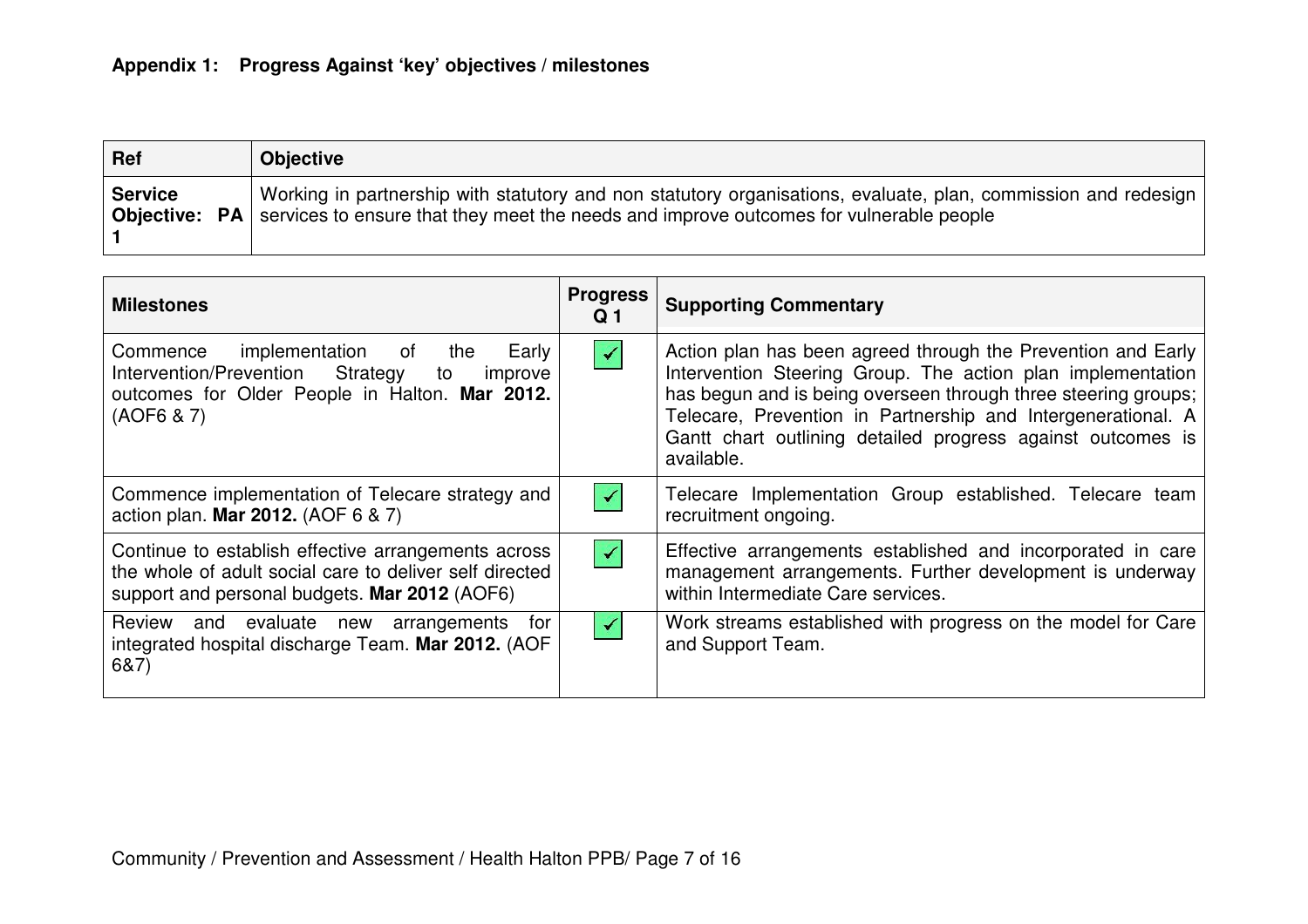| <b>Ref</b>     | <b>Objective</b>                                                                                                                                                                                                                |
|----------------|---------------------------------------------------------------------------------------------------------------------------------------------------------------------------------------------------------------------------------|
| <b>Service</b> | Working in partnership with statutory and non statutory organisations, evaluate, plan, commission and redesign<br><b>Objective:</b> $PA$ services to ensure that they meet the needs and improve outcomes for vulnerable people |

| <b>Milestones</b>                                                               | <b>Progress</b> | <b>Supporting Commentary</b>                                                                                                                                                                                                                                                                                                                                                                                                                                                          |
|---------------------------------------------------------------------------------|-----------------|---------------------------------------------------------------------------------------------------------------------------------------------------------------------------------------------------------------------------------------------------------------------------------------------------------------------------------------------------------------------------------------------------------------------------------------------------------------------------------------|
|                                                                                 | Q 1             |                                                                                                                                                                                                                                                                                                                                                                                                                                                                                       |
| Commence implementation of Business Plan for Oak<br>meadow. Mar 2012. (AOF 6&7) |                 | The Business Plan for Oakmeadow has been completed and<br>agreed at Executive Board. Working groups have been<br>established to implement the business plan.<br>There have been changes to the bed base to support the<br>development of intermediate care and there is a refurbishment<br>plan, which will support the development of Oakmeadow as a<br>hub for a range of community based services and a venue for<br>local groups to use which will also include a community café. |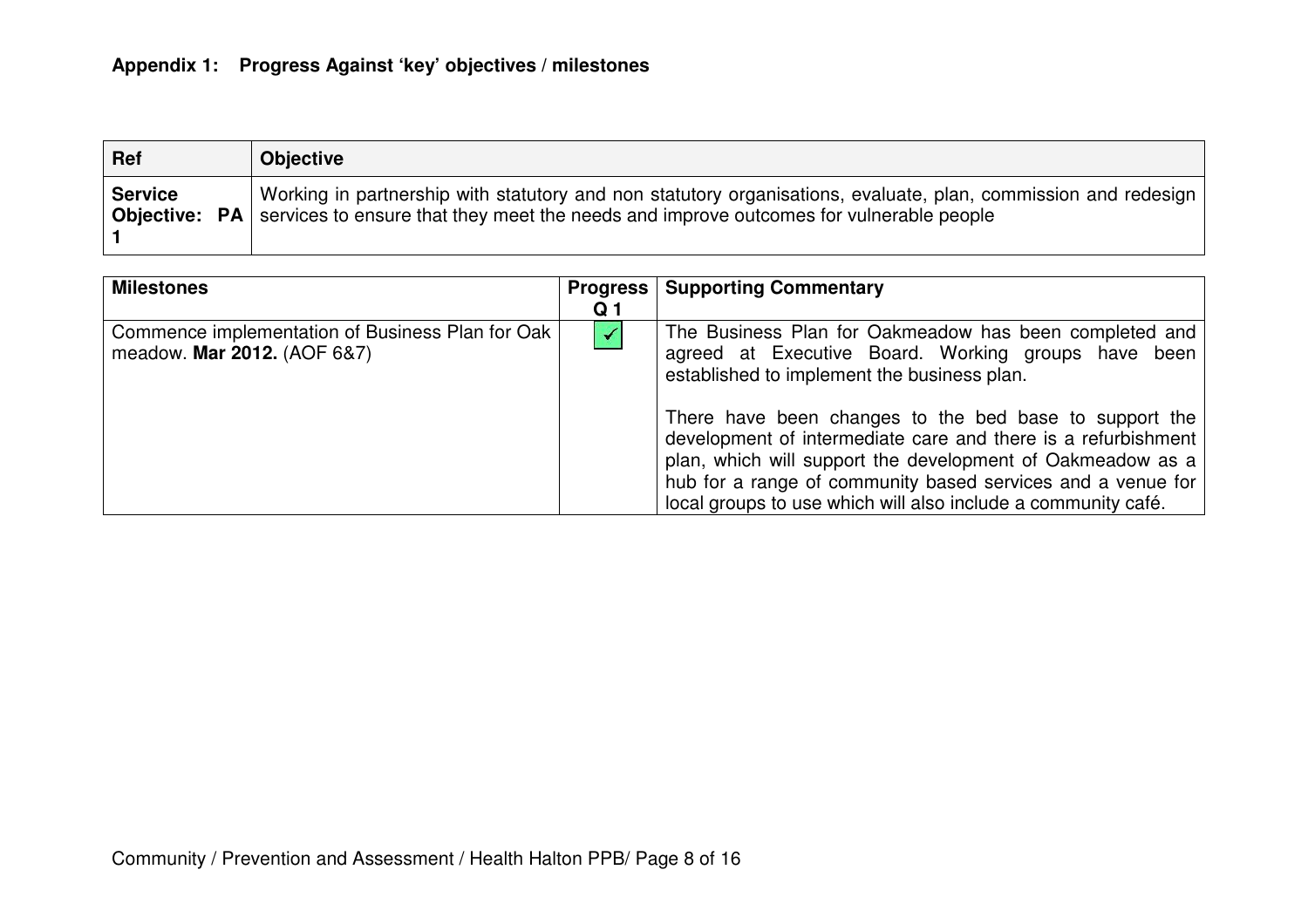# **Appendix 2: Progress Against 'key' performance indicators**

| <b>Ref</b> | <b>Description</b> | Actual<br>2010/11 | Target<br>2011/12 | <b>Quarter 1</b> | <b>Current</b><br><b>Progress</b> | <b>Direction</b><br>of Travel | <b>Supporting Commentary</b> |
|------------|--------------------|-------------------|-------------------|------------------|-----------------------------------|-------------------------------|------------------------------|
|------------|--------------------|-------------------|-------------------|------------------|-----------------------------------|-------------------------------|------------------------------|

| <b>Cost &amp; Efficiency</b> |                                                                                                                       |       |     |       |     |                                                                                                                                                                                                                 |
|------------------------------|-----------------------------------------------------------------------------------------------------------------------|-------|-----|-------|-----|-----------------------------------------------------------------------------------------------------------------------------------------------------------------------------------------------------------------|
| <b>PA 1</b>                  | <b>Numbers</b><br>people<br>0f<br>receiving<br>Intermediate<br>Care per 1,000 population<br>$(65+)$ (Previously EN 1) | 98.07 | 99  | 25.02 |     | This is a cumulative figure and<br>equates to 428 people in receipt of<br>intermediate care in the 65+ age<br>bracket.                                                                                          |
| <b>PA5</b>                   | Percentage of people fully<br>independent on discharge<br>from intermediate<br>care/reablement services               |       | 40% | 41%   | N/A | The figure for quarter 1 relates to<br>people discharged from the service<br>during the period. As this is being<br>reported for the first time, a Direction<br>Travel indicator cannot be<br>of<br>determined. |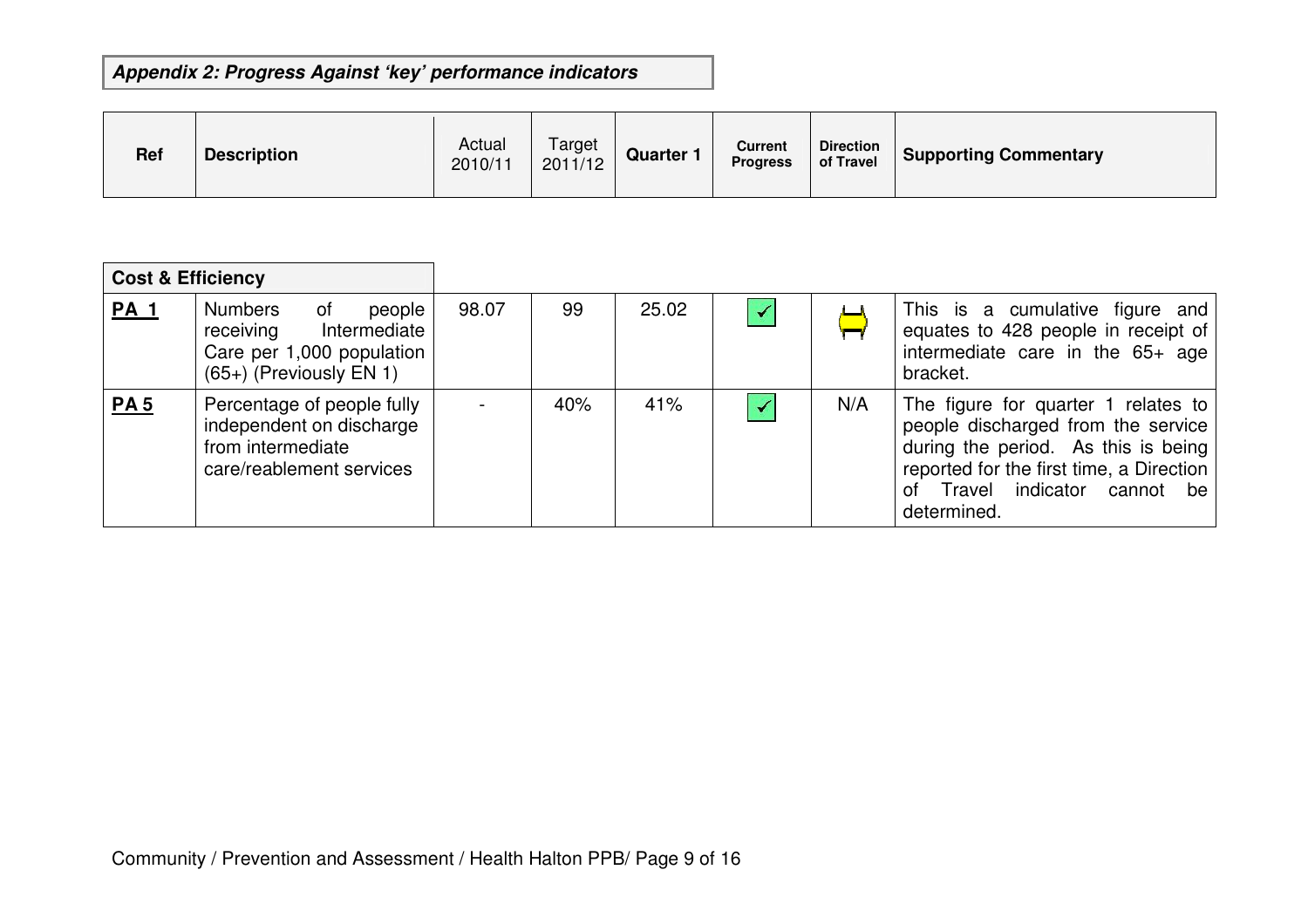# **Appendix 2: Progress Against 'key' performance indicators**

| <b>Ref</b> | <b>Description</b> | Actual<br>2010/11 | Target<br>2011/12 | <b>Quarter 1</b> | Current<br><b>Progress</b> | <b>Direction</b><br>of Travel | <b>Supporting Commentary</b> |
|------------|--------------------|-------------------|-------------------|------------------|----------------------------|-------------------------------|------------------------------|
|------------|--------------------|-------------------|-------------------|------------------|----------------------------|-------------------------------|------------------------------|

| <b>Service Delivery</b> |                                                                                                            |       |     |        |                      |                                                                                                                                                                                                                                                                                  |
|-------------------------|------------------------------------------------------------------------------------------------------------|-------|-----|--------|----------------------|----------------------------------------------------------------------------------------------------------------------------------------------------------------------------------------------------------------------------------------------------------------------------------|
| <b>PA6</b>              | Number of people receiving<br>Telecare Levels 2 and 3                                                      | 166   | 164 | 44     | $\blacktriangledown$ | 166 people received a service during<br>2010/11. In the first quarter of this<br>year there have been 44 new<br>connections. A continued increase<br>referrals<br>and<br>subsequent<br>in.<br>connection onto service indicates<br>that target for the year will be<br>achieved. |
| <b>PA8</b>              | <b>VAA</b><br>of<br>Percentage<br>Assessments<br>completed<br>within 28 days (Previously<br><b>PCS 15)</b> | 78.12 | 80  | 83.33% | $\blacktriangledown$ | 36 completed<br>Target exceeded.<br>cases for Quarter 1. Of which 30<br>were completed within 28 days.<br>Staff continue to work with the<br>performance<br>team<br>to<br>ensure<br>assessment timescales are being<br>met.                                                      |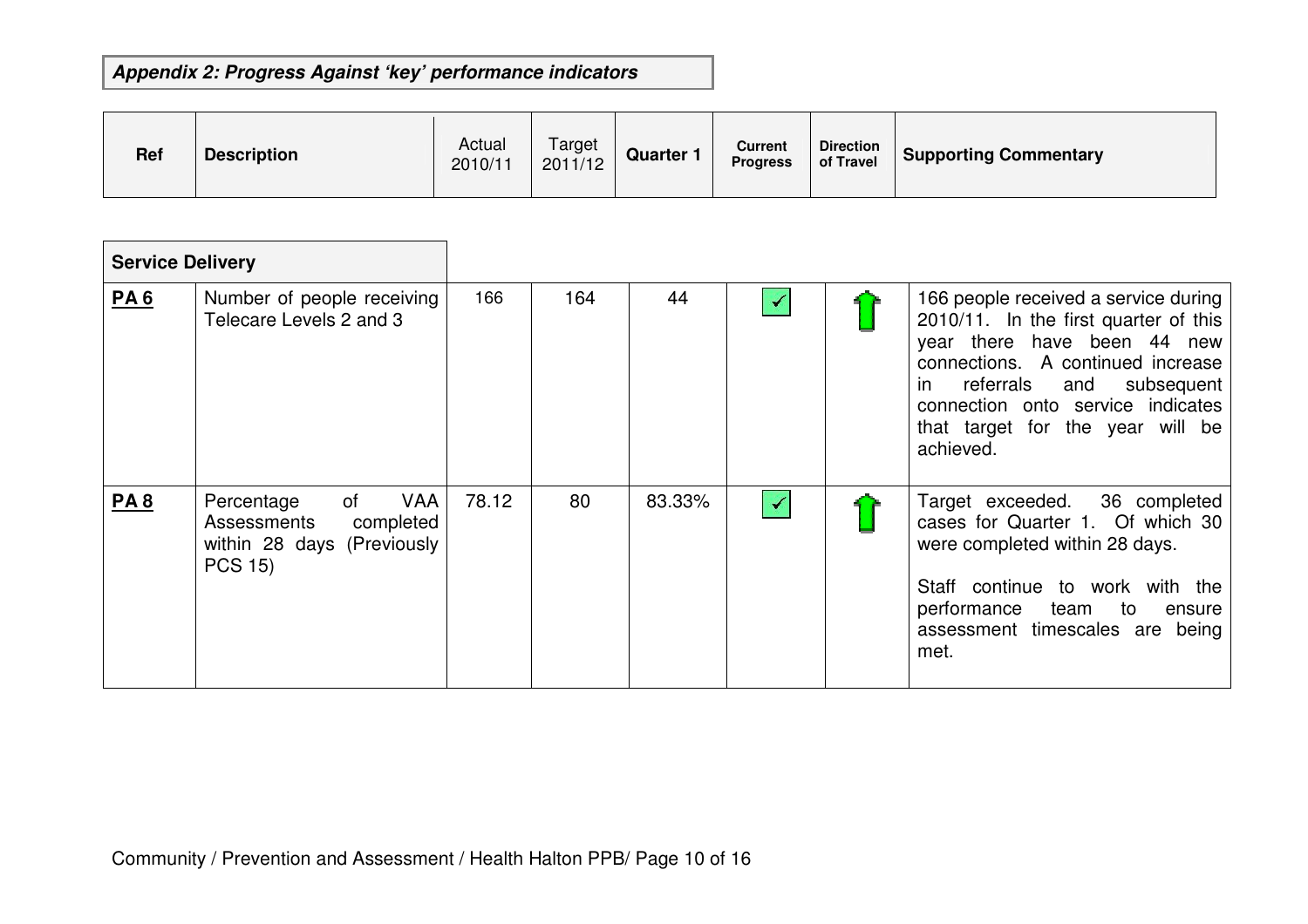# **Appendix 2: Progress Against 'key' performance indicators**

| Ref          | <b>Description</b>                                                                                  | Actual<br>2010/11 | Target<br>2011/12 | <b>Quarter 1</b> | <b>Current</b><br><b>Progress</b> | <b>Direction</b><br>of Travel | <b>Supporting Commentary</b>                                                                                                                                                                                                                                                        |
|--------------|-----------------------------------------------------------------------------------------------------|-------------------|-------------------|------------------|-----------------------------------|-------------------------------|-------------------------------------------------------------------------------------------------------------------------------------------------------------------------------------------------------------------------------------------------------------------------------------|
| Quality      |                                                                                                     |                   |                   |                  |                                   |                               |                                                                                                                                                                                                                                                                                     |
| <b>PA 14</b> | % of items of equipment<br>and adaptations delivered<br>within 7 working days<br>(Previously CCS 5) | 96.65             | 96                | 97.92            | $\checkmark$                      |                               | Q1 has shown a positive start to the<br>year with an improvement on the<br>same quarter last year.<br>Staff<br>continue to work with the<br>performance team to ensure any<br>exceptions to the 7 day timetable are<br>investigated so that any similar<br>problems do not reoccur. |

| Area Partner Local Indicator |                                                                |                                                    |     |     |              |                                                                                                                                                                                                                                          |
|------------------------------|----------------------------------------------------------------|----------------------------------------------------|-----|-----|--------------|------------------------------------------------------------------------------------------------------------------------------------------------------------------------------------------------------------------------------------------|
| <b>PA28</b>                  | Repeat incidents of<br>domestic violence<br>(Previously NI 32) | $Q4 =$<br>29%<br>End of year<br>$average =$<br>25% | 27% | 28% | $\mathbf{P}$ | In real terms, the number of repeat<br>incidents has remained roughly the<br>same, (42 this year compared to 39<br>last year), but the percentage has<br>risen to 28% this quarter compared<br>to 22% for the same quarter last<br>year. |
|                              |                                                                |                                                    |     |     |              | This is due to the fact that the<br>overall number of cases, (152 cases<br>for the last 12 month compared to<br>175 cases for the same 12 months<br>the previous year), has dropped; but<br>fewer overall cases is a positive<br>trend.  |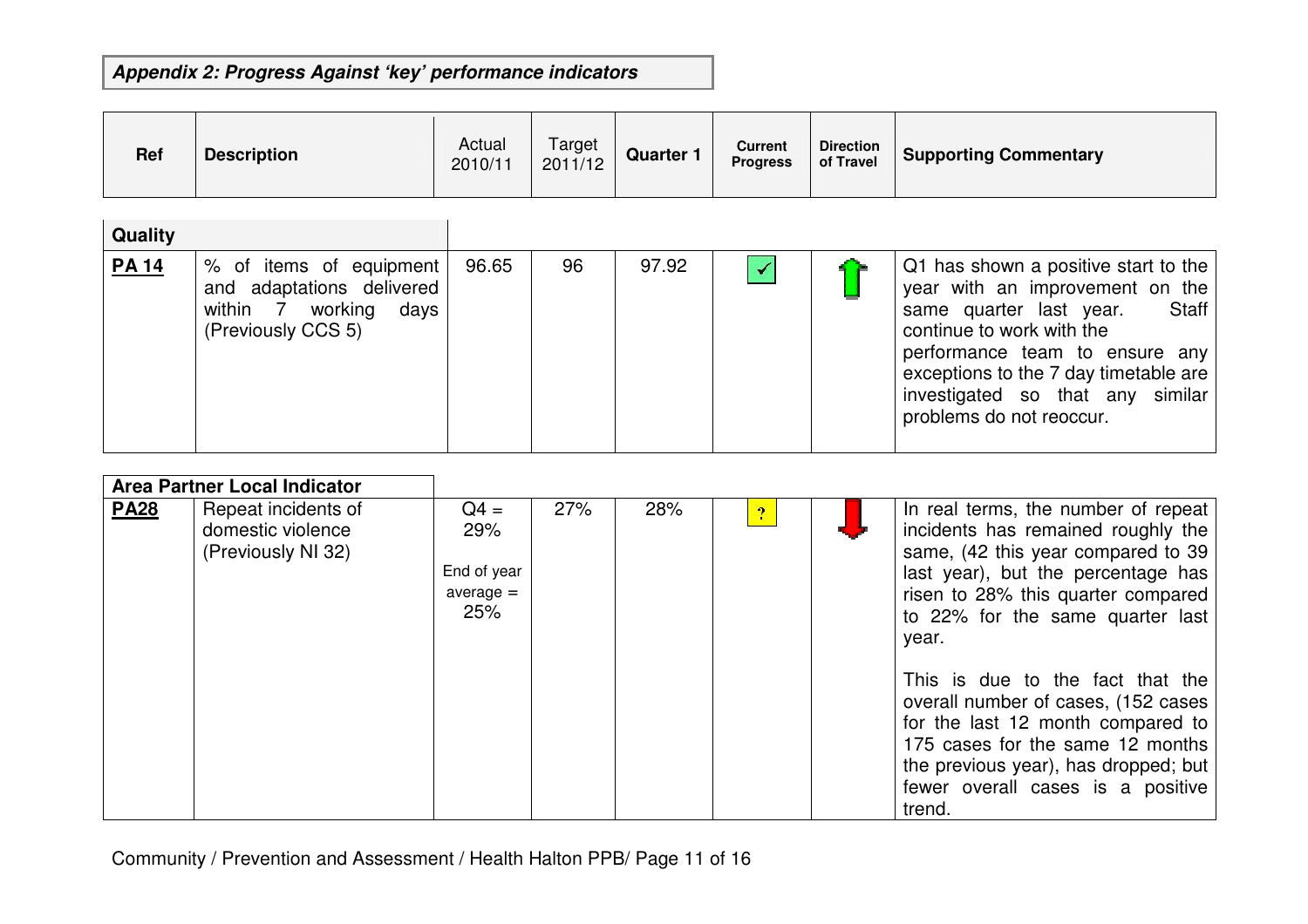# **Appendix 3: Progress Against 'other' performance indicators**

| Ref                | <b>Description</b>                                                                                                                        | Actual<br>2010/11 | Target<br>2011/12 | <b>Quarter 1</b> | <b>Current</b><br><b>Progress</b> | <b>Direction</b><br>of Travel | <b>Supporting Commentary</b>                                                                                                                                                                                                       |
|--------------------|-------------------------------------------------------------------------------------------------------------------------------------------|-------------------|-------------------|------------------|-----------------------------------|-------------------------------|------------------------------------------------------------------------------------------------------------------------------------------------------------------------------------------------------------------------------------|
| <b>Fair Access</b> |                                                                                                                                           |                   |                   |                  |                                   |                               |                                                                                                                                                                                                                                    |
| <b>PA 22</b>       | adults<br>0f<br>Percentage<br>assessed in year<br>where<br>ethnicity is not stated Key<br>threshold <10% (Previously<br>PCS <sub>4a</sub> | 0.9               | 0.5               | 10.14            | $\overline{?}$                    |                               | The number of clients assessed<br>where ethnicity is not stated relates<br>to 28 clients. Exception reports are<br>produced of these clients for<br>Administration teams to action to<br>ensure target will be met at year<br>end. |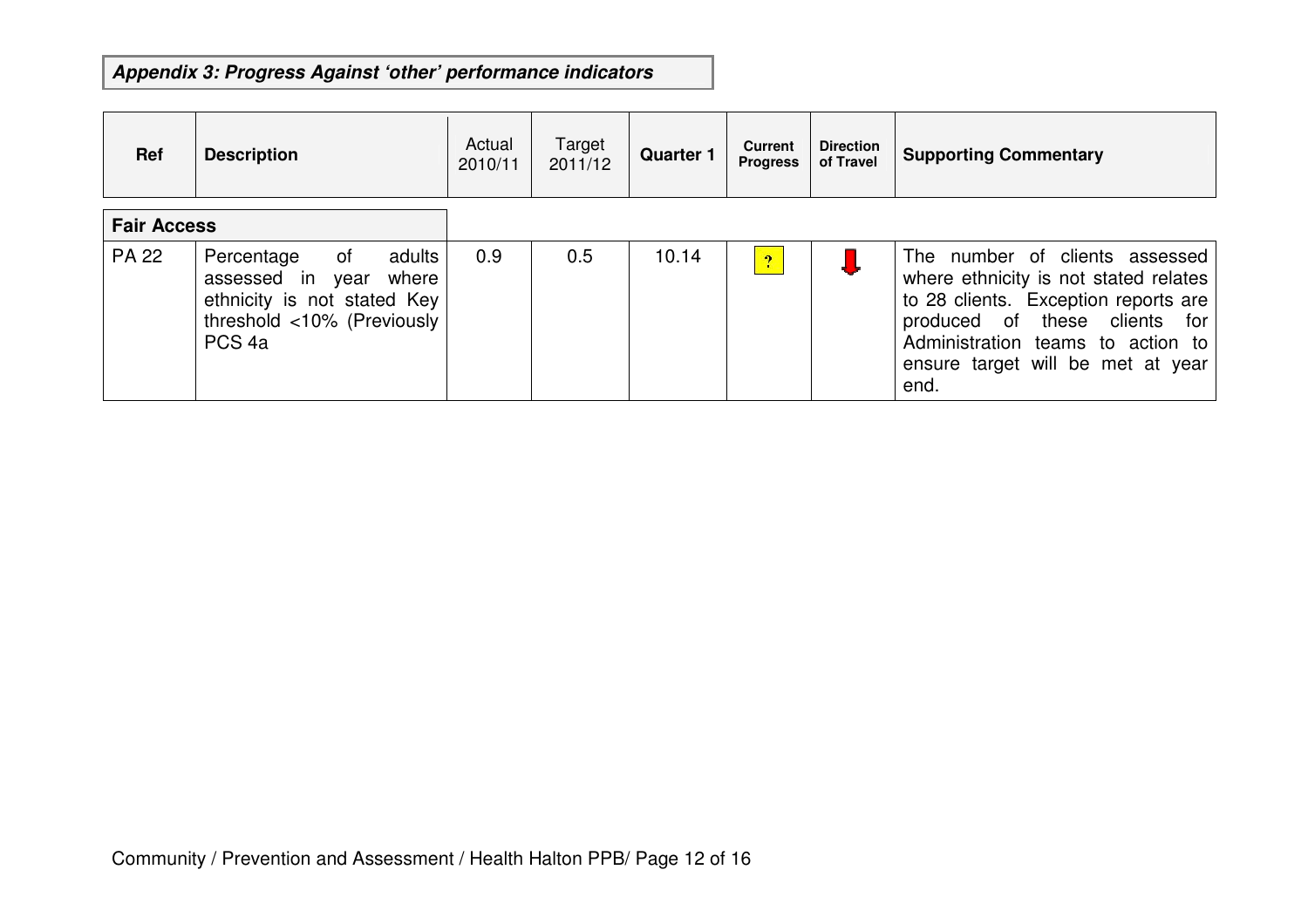## **COMMUNITIES- PREVENTION & ASSESSMENT Revenue Budget as at 30th June 2011**

|                                                                                                                                                                                                                                                                                                                                                                                      | Annual<br><b>Budget</b>                                                                            | <b>Budget</b><br>To Date                                                                          | Actual<br>To Date                                                                       | Variance To<br>Date                                                                                          | Actual<br>Including                                                                                               |
|--------------------------------------------------------------------------------------------------------------------------------------------------------------------------------------------------------------------------------------------------------------------------------------------------------------------------------------------------------------------------------------|----------------------------------------------------------------------------------------------------|---------------------------------------------------------------------------------------------------|-----------------------------------------------------------------------------------------|--------------------------------------------------------------------------------------------------------------|-------------------------------------------------------------------------------------------------------------------|
|                                                                                                                                                                                                                                                                                                                                                                                      | £'000                                                                                              | £'000                                                                                             | £'000                                                                                   | (overspend)<br>£'000                                                                                         | Committed<br>Items £'000                                                                                          |
| <b>Expenditure</b>                                                                                                                                                                                                                                                                                                                                                                   |                                                                                                    |                                                                                                   |                                                                                         |                                                                                                              |                                                                                                                   |
| <b>Employees</b><br><b>Other Premises</b><br><b>Supplies &amp; Services</b><br>Transport<br><b>Food Provision</b><br>Aids & Adaptations<br>Contribution to JES<br><b>Unapportioned Grants</b><br><b>Community Care:</b><br><b>Residential &amp; Nursing Care</b><br>Homecare & Supported Living<br><b>Direct Payments</b><br>Day Care<br>Key Safe Expenditure<br><b>Other Agency</b> | 7,063<br>67<br>576<br>65<br>19<br>113<br>231<br>800<br>7,965<br>6,817<br>2,463<br>243<br>21<br>124 | 1,708<br>11<br>220<br>10<br>5<br>20<br>$\mathbf 0$<br>0<br>1,730<br>1,338<br>650<br>56<br>5<br>30 | 1,732<br>10<br>200<br>10<br>7<br>19<br>0<br>0<br>1,876<br>1,446<br>646<br>66<br>5<br>34 | (24)<br>20<br>$\mathbf 0$<br>(2)<br>$\mathbf 0$<br>$\overline{0}$<br>(146)<br>(108)<br>4<br>(10)<br>0<br>(4) | 1,757<br>42<br>367<br>10<br>11<br>19<br>$\boldsymbol{0}$<br>$\mathbf 0$<br>1,876<br>1,446<br>646<br>66<br>5<br>34 |
| Contribution to Intermediate Care<br>Pool                                                                                                                                                                                                                                                                                                                                            | 2,281                                                                                              | 541                                                                                               | 536                                                                                     | 5                                                                                                            | 589                                                                                                               |
| <b>Total Expenditure</b>                                                                                                                                                                                                                                                                                                                                                             | 28,848                                                                                             | 6,324                                                                                             | 6,587                                                                                   | (263)                                                                                                        | 6,849                                                                                                             |
|                                                                                                                                                                                                                                                                                                                                                                                      |                                                                                                    |                                                                                                   |                                                                                         |                                                                                                              |                                                                                                                   |
| <b>Income</b>                                                                                                                                                                                                                                                                                                                                                                        |                                                                                                    |                                                                                                   |                                                                                         |                                                                                                              |                                                                                                                   |
| Other Fees & Charges<br>Sales Income<br>Reimbursements<br><b>Residential &amp; Nursing Income</b><br><b>Community Care Income</b><br><b>Direct Payments Income</b><br><b>Transfer from Reserves</b><br>LD & Health Reform Allocation                                                                                                                                                 | $-301$<br>$-25$<br>$-2,250$<br>$-2,421$<br>$-526$<br>$-82$<br>$-330$<br>$-4,272$                   | $-36$<br>$-13$<br>$-473$<br>$-562$<br>$-131$<br>$-21$<br>0<br>0                                   | $-46$<br>$-13$<br>$-473$<br>$-565$<br>$-121$<br>$-32$<br>0<br>0                         | 10<br>0<br>0<br>3<br>(10)<br>11<br>0<br>0                                                                    | -46<br>$-13$<br>$-473$<br>$-565$<br>$-121$<br>-32<br>0<br>$\mathbf 0$                                             |
| <b>Total Income</b>                                                                                                                                                                                                                                                                                                                                                                  | $-10,207$                                                                                          | $-1,236$                                                                                          | $-1,250$                                                                                | 14                                                                                                           | $-1,250$                                                                                                          |
| <b>Net Controllable Expenditure</b>                                                                                                                                                                                                                                                                                                                                                  | 18,641                                                                                             | 5,088                                                                                             | 5,337                                                                                   | (249)                                                                                                        | 5,599                                                                                                             |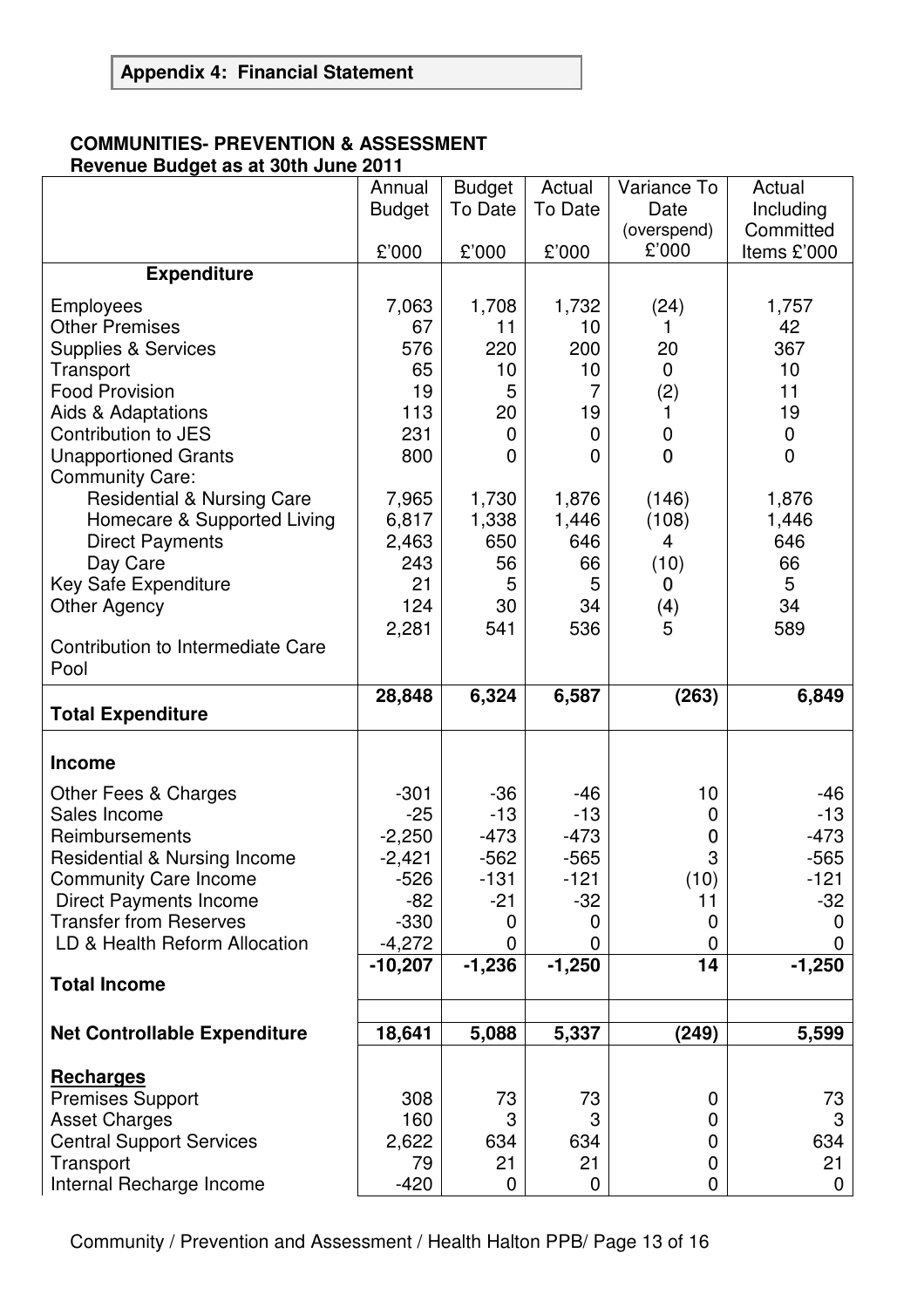**Appendix 4: Financial Statement** 

| <b>Total Recharges</b> | 2,749  | 731   | 731   |       | 731   |
|------------------------|--------|-------|-------|-------|-------|
|                        | 21,390 | 5,819 | 6,068 | (249) | 6,330 |
| Net Departmental Total |        |       |       |       |       |

### **Comments on the above figures:**

Net Controllable Expenditure for Quarter 1 is £249,000 over budget profile excluding the Intermediate Care Pool. This is due in the main to expenditure on the Community Care budget being considerably more than anticipated at this time of year.

Staffing is currently showing £24,000 over budget profile. The total savings target for the Department is £321,000, which contributes to the overall corporate savings target. This equates to £80,250 for the first quarter, therefore £56,250 of the savings have been achieved in quarter 1.

The figures above include the income and expenditure relating to the Community Care budget which is currently £256,000 (net) over budget profile. The pressures experienced during the last financial year have continued and the number of people now receiving a social care service has significantly increased from 2009/10. These figures will fluctuate throughout the year depending on the number and value of new packages being approved and also existing packages coming to an end. Information is currently being analysed to determine the cause for the increase and to ascertain whether this trend will continue through the remainder of the year. This area will be carefully monitored throughout the year and remedial action is being taken to bring expenditure back in line with budget.

Other expenditure headings are generally in line with budget at this point in time. Staffing budgets must be carefully managed in order to ensure staff savings targets are achieved and a balance budget is achieved at year end.

Contribution to Intermediate Care Pooled Budget

|                                | Annual        | <b>Budget</b> | Actual   | Variance   | Actual       |
|--------------------------------|---------------|---------------|----------|------------|--------------|
|                                | <b>Budget</b> | To Date       | To Date  | To Date    | Including    |
|                                |               |               |          | (overspend | Committed    |
|                                |               |               |          |            | <b>Items</b> |
|                                | £'000         | £'000         | £'000    | £'000      | £'000        |
|                                |               |               |          |            |              |
| Expenditure                    |               |               |          |            |              |
| <b>Employees</b>               | 1,138         | 446           | 443      | 3          | 492          |
| <b>Supplies &amp; Services</b> | 439           | 6             | 6        | 0          | 8            |
| Transport                      | 9             | 3             | 3        |            | 5            |
| <b>Other Agency Costs</b>      | 275           | 2             | 0        | 2          | 0            |
| <b>Total Expenditure</b>       | 1,861         | 457           | 452      | 5          | 505          |
|                                |               |               |          |            |              |
|                                |               |               |          |            |              |
| Income                         |               |               |          |            |              |
| <b>Total Income</b>            | $-113$        | $\bf{0}$      | $\bf{0}$ | 0          | 0            |

# **Revenue Budget as at 30th June 2011**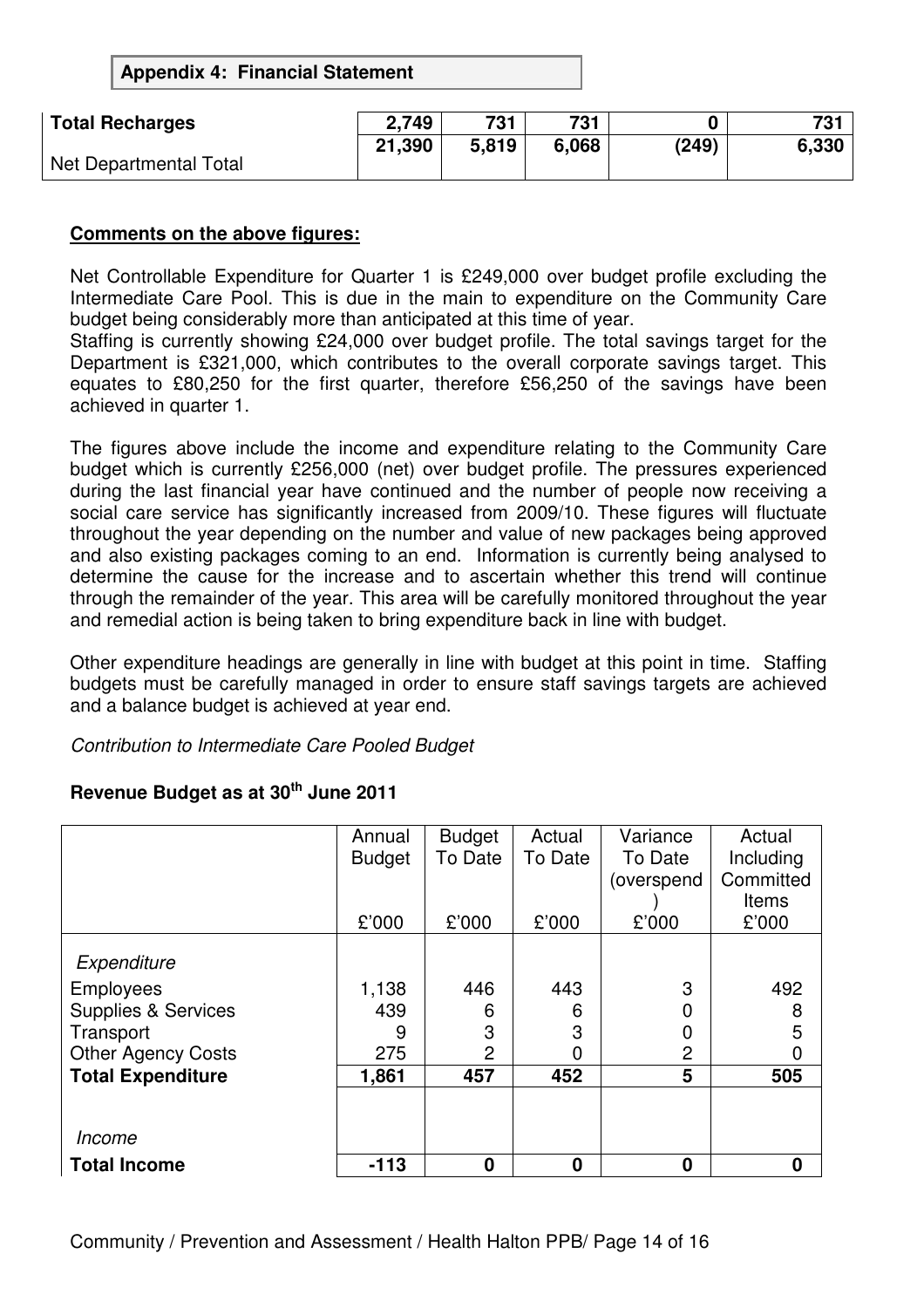# **Appendix 4: Financial Statement**

| <b>Net Controllable Expenditure</b> | 1,748 | 457 | 452 | 5 | 505 |
|-------------------------------------|-------|-----|-----|---|-----|
|                                     |       |     |     |   |     |
| <b>Recharges</b>                    |       |     |     |   |     |
| <b>Asset Charges</b>                |       | 0   | 0   | 0 |     |
| <b>Central Support Charges</b>      | 252   | 65  | 65  | 0 | 65  |
| <b>Departmental Support</b>         | 204   | 0   | 0   | 0 |     |
| <b>Services</b>                     |       |     |     |   |     |
| <b>Premises Support</b>             | 77    | 19  | 19  | 0 | 19  |
| <b>Total Recharges</b>              | 533   | 84  | 84  | 0 | 84  |
|                                     |       |     |     |   |     |
| <b>Net Departmental Total</b>       | 2,281 | 541 | 536 | 5 | 589 |

## **Comments on the above figures:**

In overall terms revenue spending at the end of quarter 1 is £5,000 below budget profile.

## **Capital Budget as at 30th June 2011**

|                       | 2011/12    | Allocation | Actual   | Allocation |
|-----------------------|------------|------------|----------|------------|
|                       | Capital    | To Date    | Spend To | Remaining  |
|                       | Allocation |            | Date     |            |
|                       | £000       | £000       | £000     | £000       |
|                       |            |            |          |            |
| Social Care & Health  |            |            |          |            |
| Oakmeadow Phase 2     | 28         |            | 0        | 28         |
| <b>Total Spending</b> | 28         | 7          | 0        | 28         |